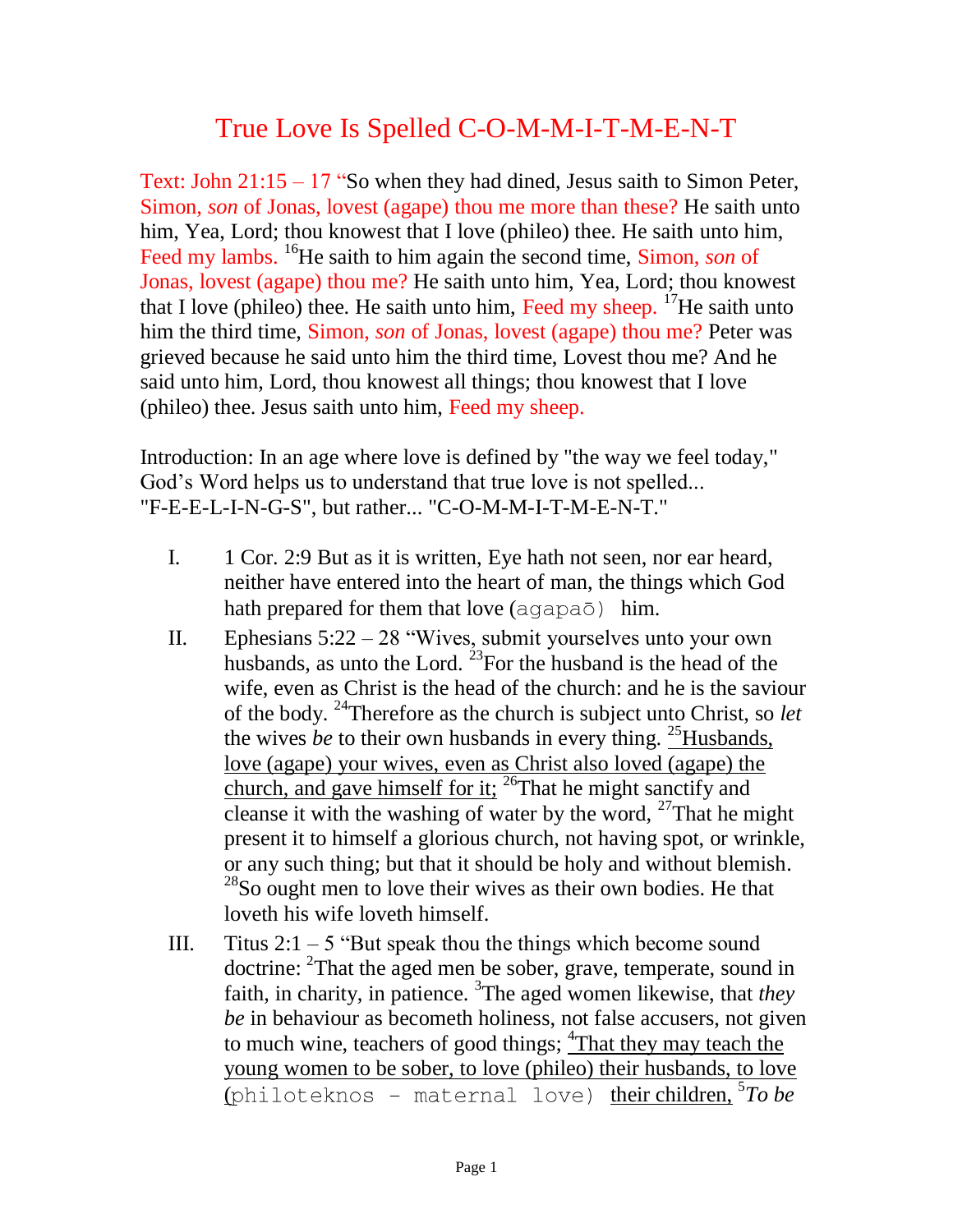discreet, chaste, keepers at home, good, obedient to their own husbands, that the word of God be not blasphemed."

(agape love – a deep abiding, sacrificial love) (phileo – an affectionate love – feelings) (philoteknos – maternal love)

What is love? No words can define it-It's something so great only God could design it. It grows through the years in sunshine and rain, In gladness and sadness, In pleasure and pain, It's ever-enduring and patient and kind-It judges all things With the heart, not the mind... And love can transform The most common place Into beauty and splendor And sweetness and grace… Yes, love is beyond what man can define, For love is immortal, And God's gift is divine.

Helen Steiner Rice

## I. True Loves Requires Action

- A. Jesus said in John 14:15 "If ye love (agape) me, keep my commandments."
- B. Jesus showed His love by laying down His life.
- C. Our Heavenly Father showed His love by sacrificing His son on the cross of Calvary.
- D. You can show your love for God by your actions.
	- 1. Jesus asked Peter three times if he loved him. John 21:15-17 "So when they had dined, Jesus saith to Simon Peter, Simon, *son* of Jonas, lovest thou me more than these? He saith unto him, Yea, Lord; thou knowest that I love thee. He saith unto